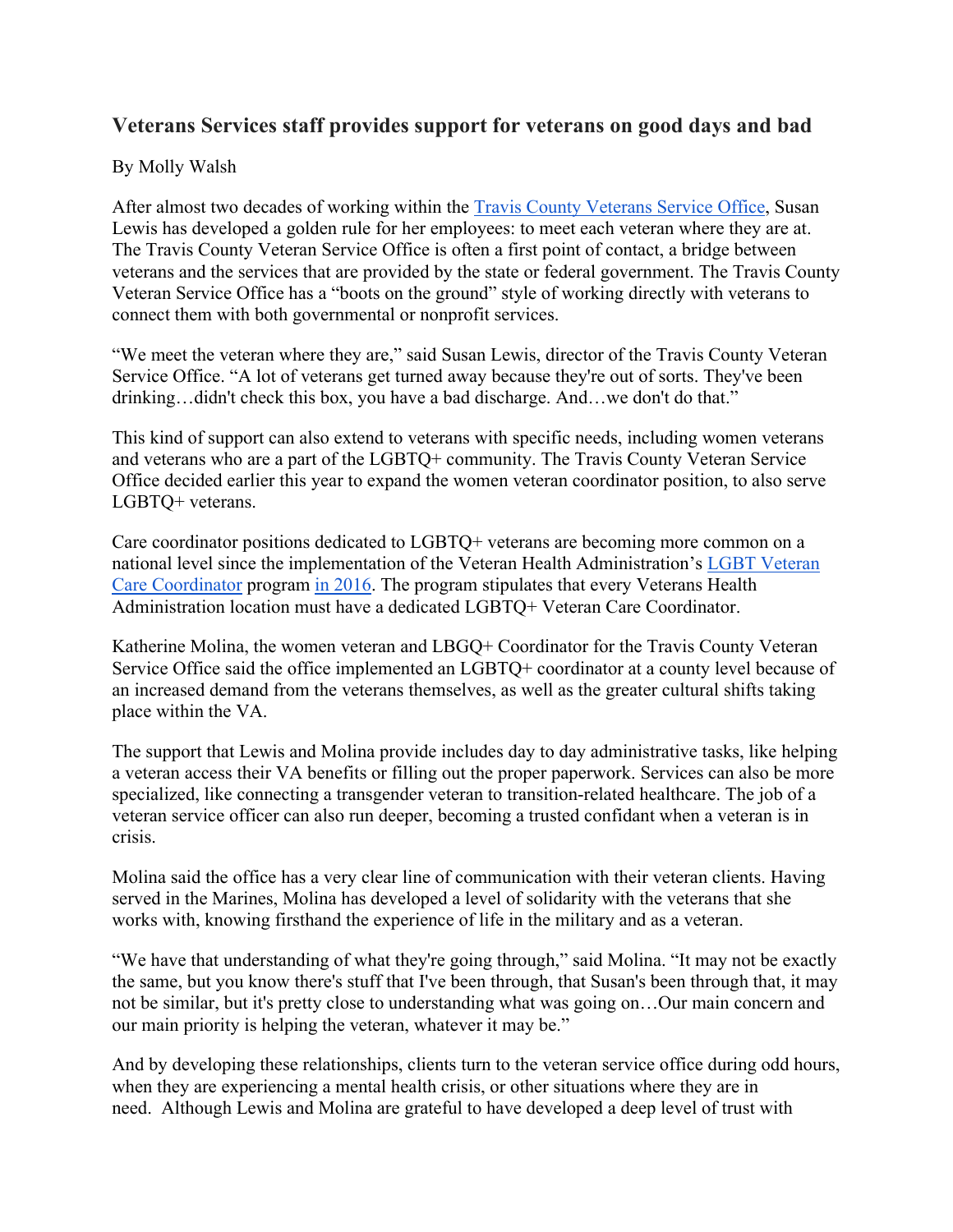clients, it can also be difficult at times to manage several complex cases with only a set number of resources available.

"If we can't help you, we will find someone within the county, within the state, within federal, somewhere," said Molina. "We will find the help that you need."

And for Army veteran Mariola Nieronow, the Travis County Veteran Service Office helped her submit a disability claim to the VA. Over the years, Nieronow worked with multiple veteran service organizations in the Travis County region, but this was the first time she had worked with Travis County Veteran Service Office. With the help of the veteran service office, Nieronow had support in navigating the sometimes-complex requirements needed to submit a claim, from procuring certain medical records, to service history paperwork.

When Nieronow first set out to submit the disability claim to VA, she started working with another veteran service group that she thought could help her.

"It was supposed to be so great," said Nieronow. "But they were not so great. They were awful."

To vent about the situation, Nieronow then reached out to Molina, who she knew from a previous job. Molina invited Nieronow to submit the disability claim with the help of the Travis County Veteran Service office. Nieronow said Molina helped get the disability claim back on track and ready to submit to the VA.

"They were very, very helpful," said Nieronow. "They helped me to get to the next level of stuff…I was very appreciative of how hard they work for the veterans, as well. Because I know a lot of them are veterans, as well. So, they know how frustrating it is to work with the VA."

Throughout her career in the Air Force, and now working directly with veterans, Lewis has gained a unique perspective where she is able to observe gaps in veteran services, particularly for women. Along the way, Lewis has dedicated her time to not only working directly with veterans, but also advocating for greater access for healthcare for female veterans and for expanded services to veterans in vulnerable situations.

When Lewis started working for the Travis County Veteran Service Office in 2002, she noticed that women veterans had few choices for healthcare in the Austin area and were often forced to drive to other cities, like Temple, to access OBGYN care. Lewis said that when visiting the VA hospital in Temple, women also had longer wait times to receive care, because the hospital didn't have the infrastructure in place to treat female patients.

"We banded together and raised a little bit of hell," said Lewis.

Throughout the years, healthcare access has gradually improved and more services are now available to women veterans. Although there is still room for improvement, according to Lewis, there are now women's health clinics for veterans located in Austin, Temple and Waco.

In her role as women veteran service coordinator, Molina can often lend an ear to a wider range of clients. Molina said that sometimes veterans, particularly female veterans, are more comfortable speaking with a female veteran service coordinator when sharing traumatic events